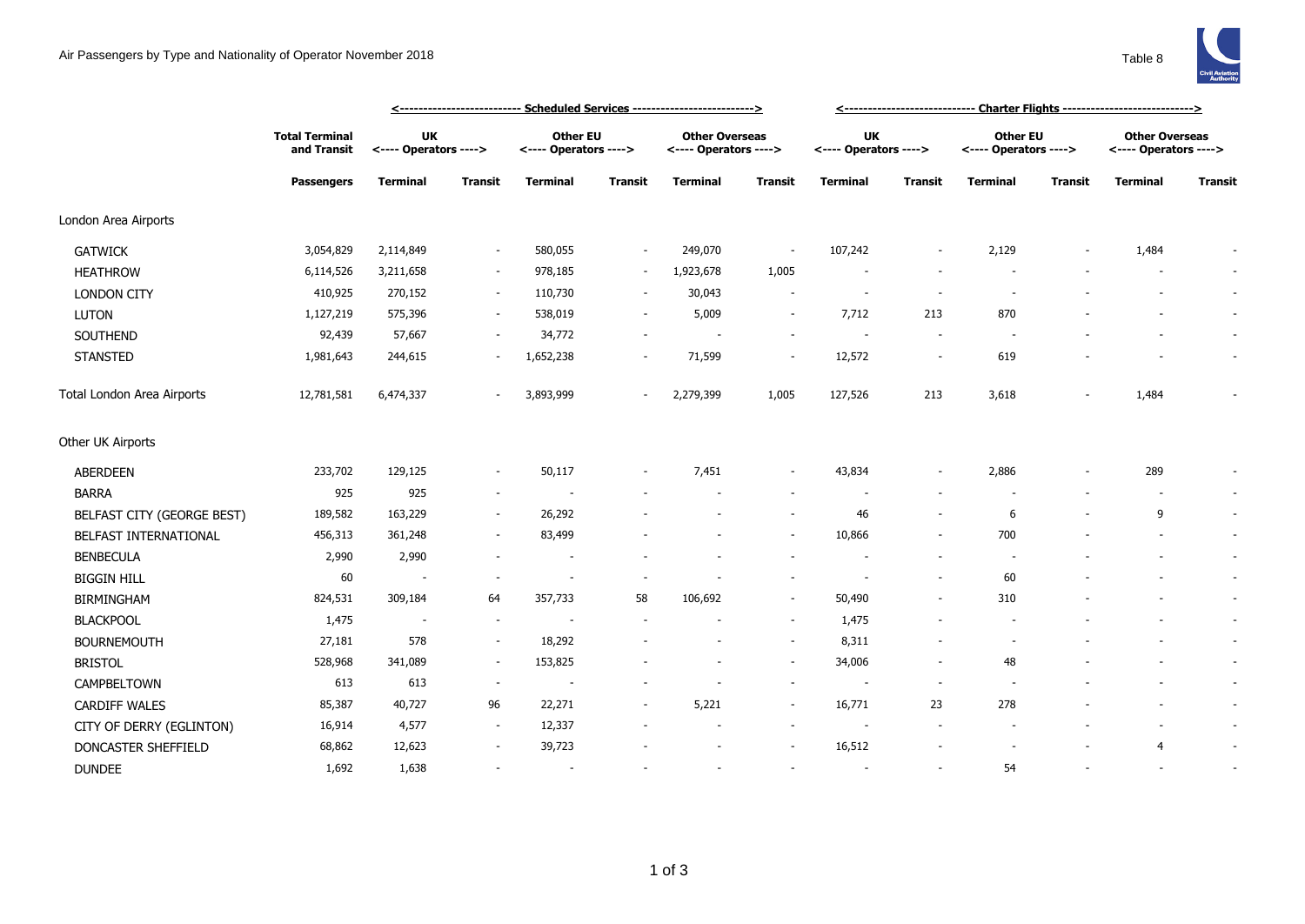

|                                       |                                                           | <u> &lt;--------------------------- Scheduled Services --------------------------&gt;</u> |                |                                          |                |                                                |                |                                    |                          |                                          |                |                                                |                          |
|---------------------------------------|-----------------------------------------------------------|-------------------------------------------------------------------------------------------|----------------|------------------------------------------|----------------|------------------------------------------------|----------------|------------------------------------|--------------------------|------------------------------------------|----------------|------------------------------------------------|--------------------------|
|                                       | <b>Total Terminal</b><br>and Transit<br><b>Passengers</b> | <b>UK</b><br><---- Operators ---->                                                        |                | <b>Other EU</b><br><---- Operators ----> |                | <b>Other Overseas</b><br><---- Operators ----> |                | <b>UK</b><br><---- Operators ----> |                          | <b>Other EU</b><br><---- Operators ----> |                | <b>Other Overseas</b><br><---- Operators ----> |                          |
|                                       |                                                           | <b>Terminal</b>                                                                           | <b>Transit</b> | <b>Terminal</b>                          | <b>Transit</b> | <b>Terminal</b>                                | <b>Transit</b> | <b>Terminal</b>                    | <b>Transit</b>           | <b>Terminal</b>                          | <b>Transit</b> | <b>Terminal</b>                                | <b>Transit</b>           |
| Other UK Airports                     |                                                           |                                                                                           |                |                                          |                |                                                |                |                                    |                          |                                          |                |                                                |                          |
| DURHAM TEES VALLEY                    | 11,552                                                    | 1,498                                                                                     | 126            | 9,894                                    |                |                                                |                | 34                                 |                          |                                          |                |                                                |                          |
| <b>EAST MIDLANDS</b><br>INTERNATIONAL | 232,645                                                   | 104,336                                                                                   |                | 113,146                                  |                |                                                |                | 15,163                             |                          |                                          |                |                                                |                          |
| EDINBURGH                             | 1,044,553                                                 | 593,570                                                                                   |                | 391,786                                  |                | 51,168                                         | 403            | 7,230                              |                          | 396                                      |                |                                                |                          |
| <b>EXETER</b>                         | 64,100                                                    | 53,426                                                                                    | $\sim$         |                                          |                |                                                | $\sim$         | 10,604                             | $\overline{\phantom{a}}$ | 70                                       |                | $\overline{a}$                                 |                          |
| <b>GLASGOW</b>                        | 617,481                                                   | 455,765                                                                                   | 345            | 97,084                                   | $\sim$         | 44,941                                         | $\sim$         | 16,835                             | 151                      | 1,911                                    | 269            | 180                                            |                          |
| <b>HUMBERSIDE</b>                     | 15,779                                                    | 2,061                                                                                     | 8              | 11,655                                   |                |                                                | $\sim$         | 1,893                              | $\overline{\phantom{a}}$ | 162                                      |                |                                                | $\sim$                   |
| <b>INVERNESS</b>                      | 58,526                                                    | 54,036                                                                                    | 89             | 4,234                                    |                |                                                |                |                                    |                          | 167                                      |                | ٠                                              | $\sim$                   |
| <b>ISLAY</b>                          | 2,199                                                     | 2,186                                                                                     | 13             | $\overline{\phantom{a}}$                 |                |                                                |                |                                    |                          |                                          |                |                                                | $\sim$                   |
| ISLES OF SCILLY (ST.MARYS)            | 3,278                                                     | 3,278                                                                                     |                |                                          |                |                                                |                |                                    |                          |                                          |                |                                                | $\sim$                   |
| KIRKWALL                              | 13,236                                                    | 12,571                                                                                    | 665            |                                          |                |                                                |                |                                    |                          |                                          |                |                                                | $\sim$                   |
| LANDS END (ST JUST)                   | 2,886                                                     | 2,880                                                                                     | 6              |                                          |                |                                                |                |                                    |                          |                                          |                |                                                | $\sim$                   |
| <b>LEEDS BRADFORD</b>                 | 220,366                                                   | 123,784                                                                                   | $\sim$         | 96,051                                   |                | 11                                             | 8              | 512                                |                          |                                          |                |                                                | $\sim$                   |
| LERWICK (TINGWALL)                    | 204                                                       | 204                                                                                       |                |                                          |                | $\overline{\phantom{a}}$                       | $\sim$         |                                    |                          |                                          |                | $\overline{a}$                                 | $\sim$                   |
| LIVERPOOL (JOHN LENNON)               | 327,732                                                   | 164,330                                                                                   |                | 161,108                                  | $\sim$         | 576                                            | $\sim$         | 1,130                              |                          | 510                                      |                | 78                                             | $\sim$                   |
| <b>LYDD</b>                           | 3                                                         | $\overline{\phantom{a}}$                                                                  |                |                                          |                | $\sim$                                         | $\sim$         |                                    |                          | 3                                        |                | $\sim$                                         | $\overline{\phantom{a}}$ |
| <b>MANCHESTER</b>                     | 1,855,759                                                 | 858,343                                                                                   |                | 614,387                                  | 5              | 278,231                                        | 2,203          | 99,711                             |                          | 1,470                                    |                | 1,021                                          | 388                      |
| <b>NEWCASTLE</b>                      | 302,955                                                   | 197,406                                                                                   | 7              | 87,438                                   | $\sim$         | 18,104                                         |                |                                    |                          |                                          |                | $\overline{\phantom{a}}$                       | $\overline{\phantom{a}}$ |
| NEWQUAY                               | 25,936                                                    | 21,081                                                                                    |                | 4,855                                    |                |                                                |                |                                    |                          |                                          |                |                                                | $\sim$                   |
| <b>NORWICH</b>                        | 35,191                                                    | 13,026                                                                                    | $\sim$         | 11,815                                   |                |                                                | $\sim$         | 9,786                              | $\overline{\phantom{a}}$ | 564                                      |                |                                                | $\sim$                   |
| <b>PRESTWICK</b>                      | 23,254                                                    | $\overline{\phantom{a}}$                                                                  | $\sim$         | 22,865                                   | 11             |                                                | $\sim$         |                                    |                          | 377                                      |                | 1                                              | $\sim$                   |
| <b>SCATSTA</b>                        | 12,594                                                    | $\overline{\phantom{a}}$                                                                  | $\sim$         | $\overline{\phantom{a}}$                 |                |                                                | $\sim$         | 12,594                             |                          |                                          |                |                                                | $\sim$                   |
| SOUTHAMPTON                           | 141,028                                                   | 133,041                                                                                   |                | 7,860                                    |                |                                                |                | 127                                |                          |                                          |                |                                                | $\sim$                   |
| <b>STORNOWAY</b>                      | 11,142                                                    | 10,888                                                                                    | 243            | $\sim$                                   |                |                                                |                | $\overline{\phantom{a}}$           |                          | 11                                       |                |                                                |                          |